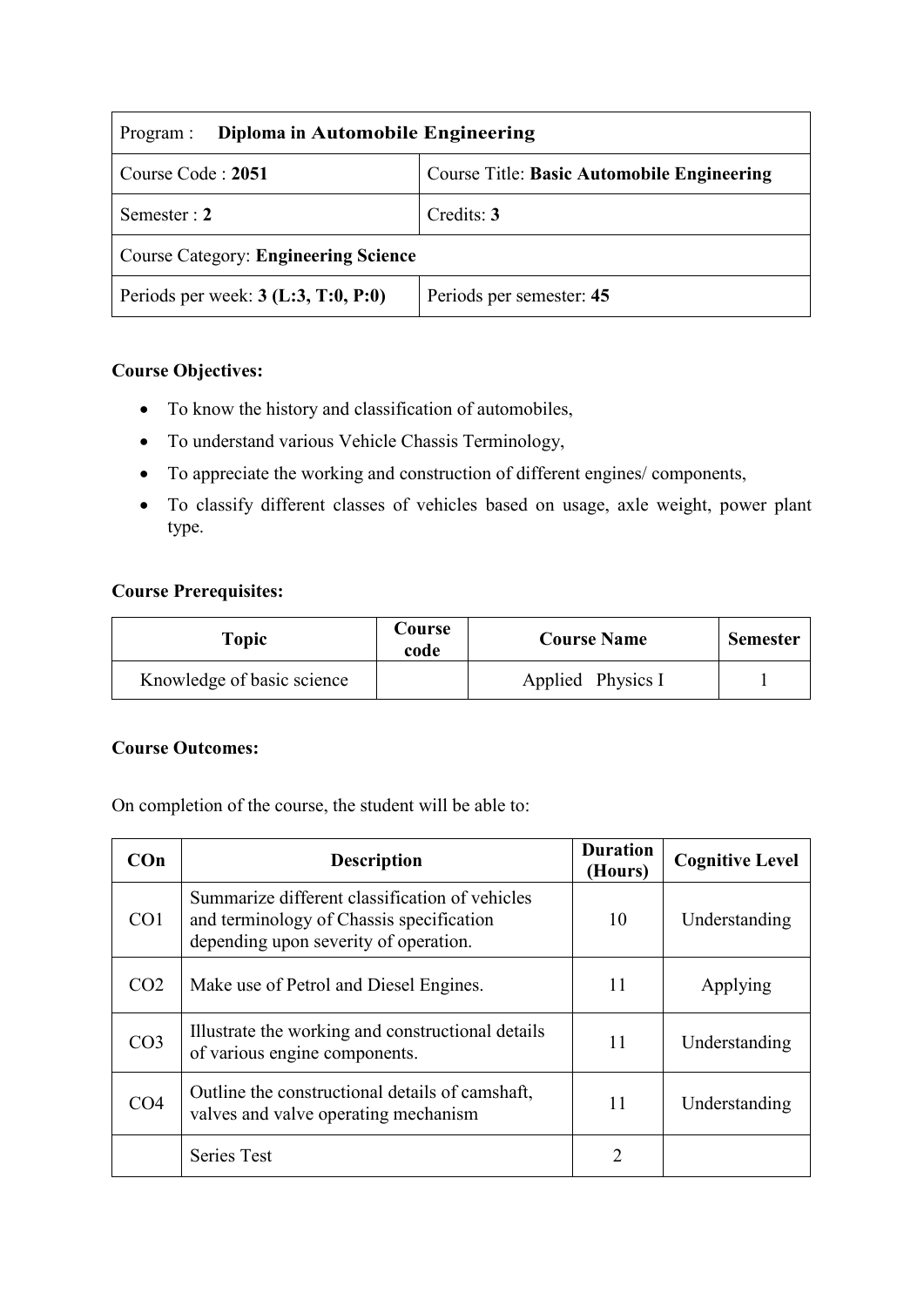### **CO - PO Mapping:**

| Course<br><b>Outcomes</b> | PO <sub>1</sub> | PO <sub>2</sub> | PO <sub>3</sub> | PO <sub>4</sub> | PO <sub>5</sub> | PO <sub>6</sub> | PO <sub>7</sub> |
|---------------------------|-----------------|-----------------|-----------------|-----------------|-----------------|-----------------|-----------------|
| CO <sub>1</sub>           | 2               |                 |                 |                 |                 |                 |                 |
| CO <sub>2</sub>           | ◠               |                 |                 |                 |                 |                 |                 |
| CO <sub>3</sub>           |                 |                 |                 |                 |                 |                 |                 |
| CO <sub>4</sub>           |                 |                 |                 |                 |                 |                 |                 |

3-Strongly mapped, 2-Moderately mapped, 1-Weakly mapped

### **Course Outline:**

| <b>Module</b><br><b>Outcomes</b> | <b>Description</b>                                                                                                              | <b>Duration</b><br>(Hours) | <b>Cognitive Level</b> |
|----------------------------------|---------------------------------------------------------------------------------------------------------------------------------|----------------------------|------------------------|
| CO <sub>1</sub>                  | Summarize different classification of vehicles and terminology of Chassis<br>specification depending upon severity of operation |                            |                        |
| M1.01                            | Explain the History of Automobile Vehicles in<br>India and Abroad                                                               | 3                          | Understanding          |
| M1.02                            | Outline the various classifications of Vehicles                                                                                 | $\overline{2}$             | Understanding          |
| M1.03                            | Outline different Vehicle layouts                                                                                               | 3                          | Understanding          |
| M <sub>1.04</sub>                | Explain various terminology of vehicle<br>specification                                                                         | $\mathfrak{D}_{1}^{(1)}$   | Understanding          |

### **Contents:**

## **History And Classification**

Automobile Vehicles - Definition - History and development in Abroad and in India before & after independence Different Indian and foreign Automobile manufacturing concerns of two-wheeler, three-wheeler, LMV and HTV - their products and plants location. Classification of Automobile, Major systems of an Automobile - their functions, Chassis definition, chassis layout of two, three &four-wheeler with major components - their functions, engine mounts - need - types, definition of: wheel base - wheel track - overall length - front overhung - rear overhung height of CG point - ground clearance - gross weight and kerb weight.

| CO <sub>2</sub>   | <b>Make use of Petrol and Diesel engines</b>                     |   |               |
|-------------------|------------------------------------------------------------------|---|---------------|
| M2.01             | Understand the working principle of petrol $\&$<br>diesel engine |   | Understanding |
| M <sub>2.02</sub> | Distinguish between petrol and diesel engine                     | 2 | Understanding |
| M <sub>2.03</sub> | Identify various engine components                               |   | Applying      |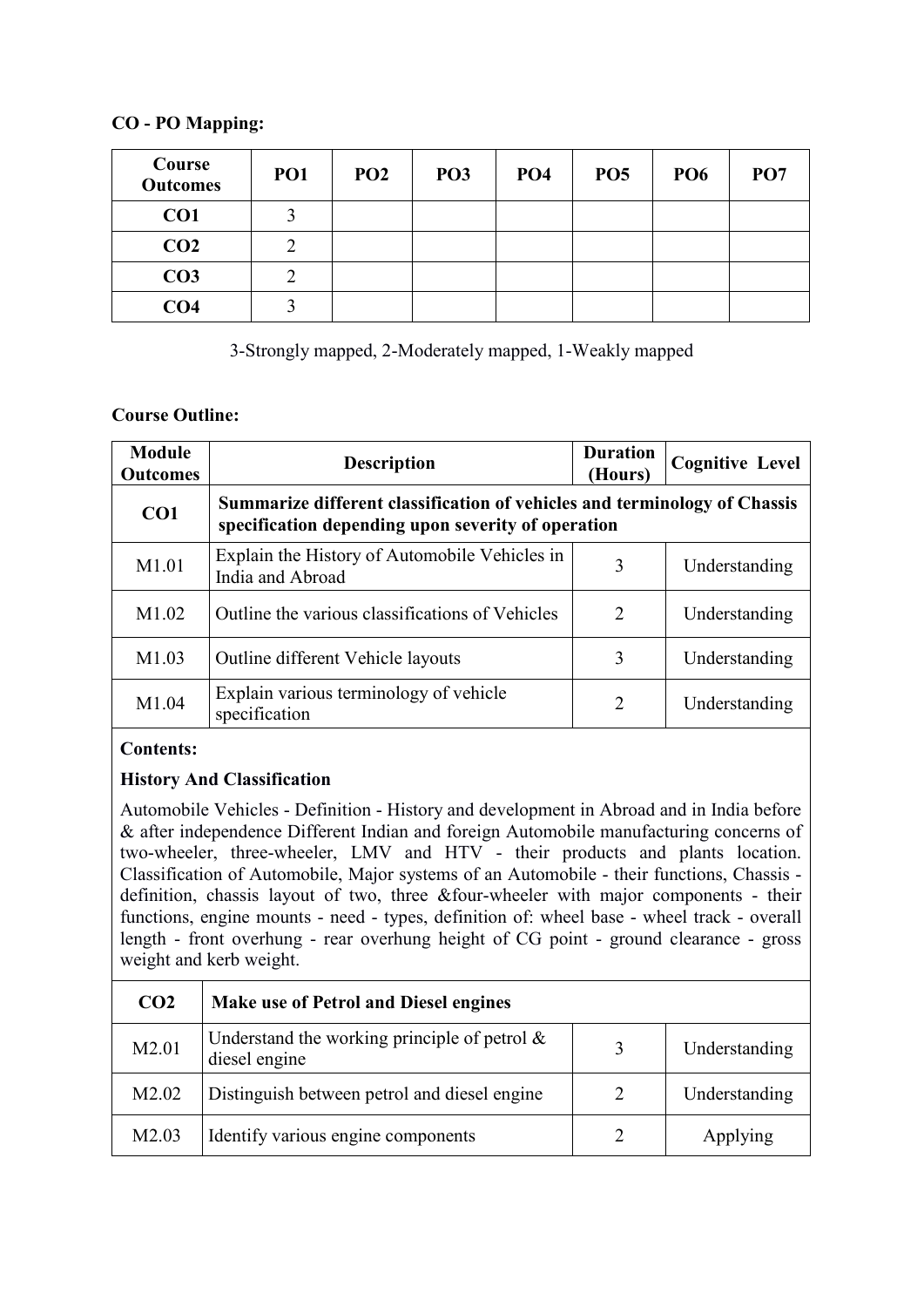| M <sub>2.04</sub> | Compare Two stroke and Four Stroke Engines                          | Understanding |
|-------------------|---------------------------------------------------------------------|---------------|
| M2.04             | Identify the applications of Two stroke and<br>Four Stroke Engines. | Applying      |
|                   | Series Test-I                                                       |               |

### **Contents:**

### **Engine Terminology**

Heat engines - Definition - types - comparison of IC and EC engines, engine terminologybore - stroke - TDC - BDC - clearance volume - swept volume - total volume compression ratio - mean effective pressure - indicated power - brake power - friction power - engine speed engine torque, classification of IC engines with respect to different parameters, Two stroke & four stroke SI engines - construction - working, Two stroke & Four stroke CI engines - construction - working, comparison of SI and CI engines comparison of Two stroke and Four stroke engines.

| CO <sub>3</sub> | Illustrate the working and constructional details of various engine<br>components |   |               |
|-----------------|-----------------------------------------------------------------------------------|---|---------------|
| M3.01           | Outline the different materials used for engine<br>Construction                   | 3 | Understanding |
| M3.02           | Outline the various Engine components                                             | 3 | Understanding |
| M3.03           | Summarize the Constructional details of single<br>and multi-cylinder Engines      | 5 | Understanding |

### **Contents:**

### **Engine Construction Details - I**

Cylinder block for single and multi - cylinder Engines - Their types - Constructional details - materials used, Cylinder head - constructional details materials used, crank case, oil pan, cylinder liners - types - construction - merits and demerits, Gasket - purpose types, Piston - functions - requirements - constructional details - materials used, piston clearance - importance , Expansion control methods in pistons - heat dam - slots - bimetal cam ground - taper piston - offset piston - special alloy, Piston rings - functions - types constructional details - materials, Piston pin - construction - materials, Connecting rod and crank shaft - functions - types - construction - materials, Different methods of connecting piston with connecting rod - Explain each method.

| CO <sub>4</sub> | Outline the constructional details of camshaft, valves and valve operating<br>mechanism |   |               |
|-----------------|-----------------------------------------------------------------------------------------|---|---------------|
| M4.01           | Explain the firing orders of various multi-<br>cylinder Engines                         | 3 | Understanding |
| M4.02           | Illustrate the constructional details of Crank<br>shaft and Cam shaft                   | 4 | Understanding |
| M4.03           | Explain different valve arrangements and<br>actuating mechanisms                        | 4 | Understanding |
|                 | Series Test-II                                                                          |   |               |